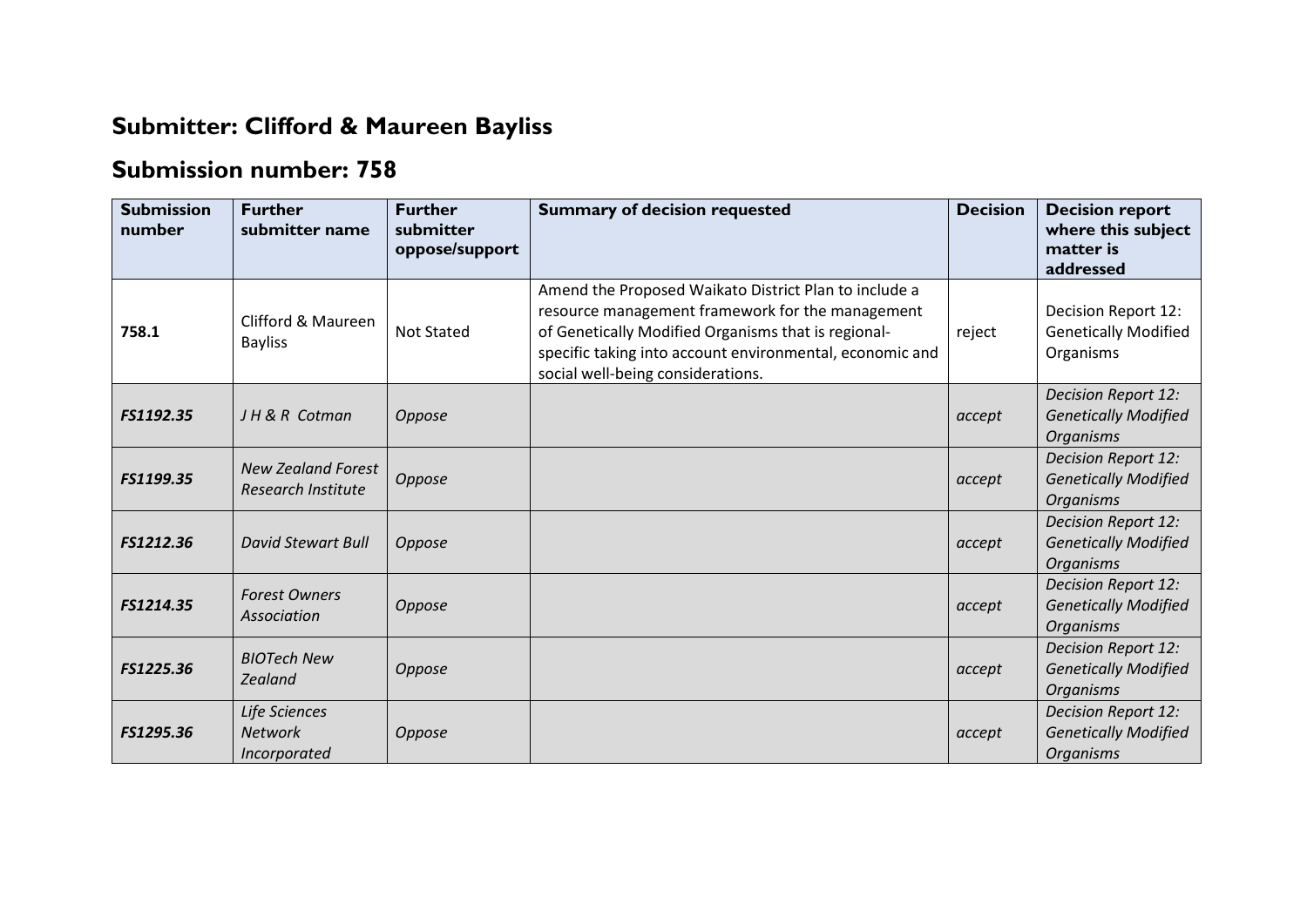| <b>Submission</b><br>number | <b>Further</b><br>submitter name                    | <b>Further</b><br>submitter<br>oppose/support | <b>Summary of decision requested</b>                                                                                                                                                                                                                                                                                                                                  | <b>Decision</b> | <b>Decision report</b><br>where this subject<br>matter is                     |
|-----------------------------|-----------------------------------------------------|-----------------------------------------------|-----------------------------------------------------------------------------------------------------------------------------------------------------------------------------------------------------------------------------------------------------------------------------------------------------------------------------------------------------------------------|-----------------|-------------------------------------------------------------------------------|
|                             |                                                     |                                               |                                                                                                                                                                                                                                                                                                                                                                       |                 | addressed                                                                     |
| FS1320.36                   | Livestock<br>Improvement<br>Corporation             | Oppose                                        |                                                                                                                                                                                                                                                                                                                                                                       | accept          | <b>Decision Report 12:</b><br><b>Genetically Modified</b><br><b>Organisms</b> |
| FS1343.38                   | <b>Bruce Cameron</b>                                | Oppose                                        |                                                                                                                                                                                                                                                                                                                                                                       | accept          | <b>Decision Report 12:</b><br><b>Genetically Modified</b><br><b>Organisms</b> |
| FS1276.102                  | Whaingaroa<br>Environmental<br>Defence Inc. Society | Support                                       |                                                                                                                                                                                                                                                                                                                                                                       | reject          | <b>Decision Report 12:</b><br><b>Genetically Modified</b><br><b>Organisms</b> |
| FS1342.294                  | <b>Federated Farmers</b>                            | Oppose                                        |                                                                                                                                                                                                                                                                                                                                                                       | accept          | Decision Report 12:<br><b>Genetically Modified</b><br><b>Organisms</b>        |
| 758.2                       |                                                     | <b>Not Stated</b>                             | Amend the Proposed Waikato District Plan to include<br>strong precautionary and prohibitive provisions, policies<br>and rules relating to GMOs that are the same (or similar)<br>as those in the Far North District Plan, the Whangarei<br>District Plan and the Auckland Unitary Plan, to ensure a<br>consistent approach across Northland, Auckland the<br>Waikato. | reject          | Decision Report 12:<br><b>Genetically Modified</b><br>Organisms               |
| FS1192.36                   | JH & R Cotman                                       | Oppose                                        |                                                                                                                                                                                                                                                                                                                                                                       | accept          | Decision Report 12:<br><b>Genetically Modified</b><br><b>Organisms</b>        |
| FS1199.36                   | <b>New Zealand Forest</b><br>Research Institute     | Oppose                                        |                                                                                                                                                                                                                                                                                                                                                                       | accept          | Decision Report 12:<br><b>Genetically Modified</b><br><b>Organisms</b>        |
| FS1212.37                   | <b>David Stewart Bull</b>                           | Oppose                                        |                                                                                                                                                                                                                                                                                                                                                                       | accept          | Decision Report 12:<br><b>Genetically Modified</b><br><b>Organisms</b>        |